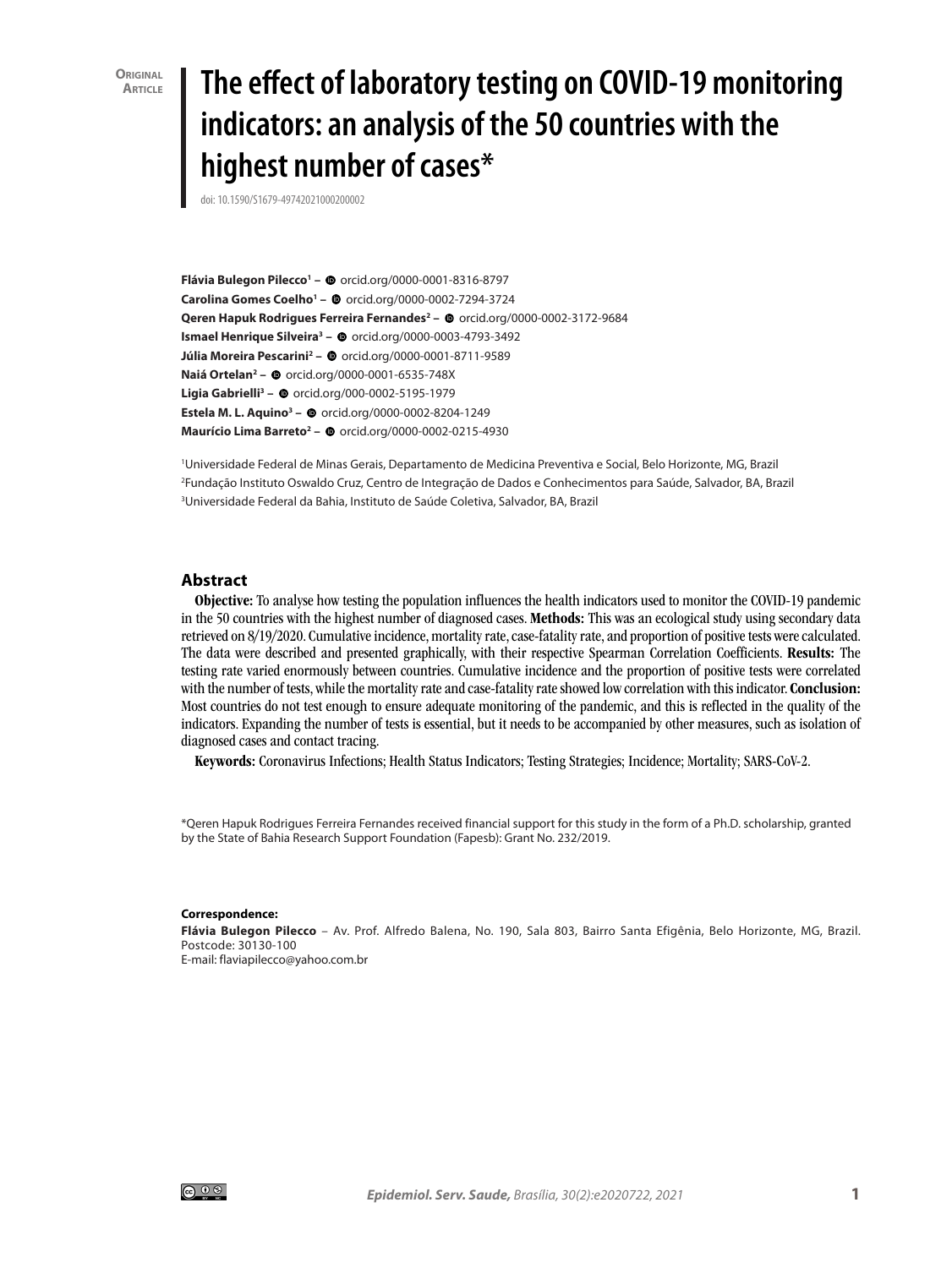# **Introduction**

Between the first case of the novel coronavirus disease (COVID-19) being identified and August 19, 2020, more than 22 million cases were diagnosed, and 781,000 deaths were reported worldwide.<sup>1</sup>

*The testing strategies adopted influence the quality of health indicators that are essential for planning and executing actions aimed at controlling the pandemic.*

The high spreading power of the coronavirus causing the disease, SARS-CoV-2, and the growing number of cases reinforce the importance of understanding the epidemiological situation in a country or region in order to plan the most appropriate responses.2 Accordingly, laboratory testing to diagnose infection is of paramount importance to ascertain the infection's magnitude, control and monitoring.

Testing can be used to (i) identify the active presence of the virus by detecting its genome in upper and lower respiratory tract samples, with the real-time reverse transcription polymerase chain reaction (real-time RT-PCR) test being the most adopted; testing also allows (ii) detection of specific antibodies in blood samples, the presence of which is indicative of previous infection, the latter being serologic tests, functionally simpler and frequently used in epidemiological surveys.3

Despite the importance testing has for controlling SARS-CoV-2 infection, the strategies employed vary among different countries and epidemic stages.<sup>4</sup> Asian countries already affected by other respiratory epidemics, such as Taiwan and Hong Kong (China), and others, such as New Zealand, Iceland, Monaco, and Germany, have adopted broader strategies, usually testing suspects with mild symptoms to identify and isolate cases and track their respective contacts.<sup>5</sup>

Other countries, due to budget constraints, population size or the plans of the current government, have adopted more limited strategies.<sup>5</sup> In such circumstances, testing has been restricted to people

with severe symptoms, those who have had contact with a confirmed case and those belonging to 'highrisk' groups; or to a combination of these and other criteria.6 This has happened in the European countries most affected by the epidemic, in the United States and Japan, and in low and middle-income Asian, African and Latin American countries.

The testing strategies adopted influence the estimated number of SARS-CoV-2 infections and deaths. Therefore, the strategies adopted affect the quality of health indicators that are essential for planning and executing actions aimed at controlling the pandemic.<sup>2,7</sup>

This article aimed to analyze how population testing influences the health indicators used to monitor the COVID-19 pandemic in the 50 countries with the highest number of diagnosed cases.

## **Methods**

This survey consists of an ecological study performed on secondary data. The 50 countries with the highest number of COVID-19 diagnosed cases were selected, reported as at August 19, 2020, the date on which the data were retrieved. Testing data were obtained from the Worldometers website [\(https://](https://www.worldometers.info/coronavirus/) [www.worldometers.info/coronavirus/\)](https://www.worldometers.info/coronavirus/).

Worldometers is a website that analyzes, validates and aggregates data from thousands of real-time sources, including official websites of ministries of health and/or other government bodies, social media accounts of government officials and, eventually, information from important and reliable news channels, whose data is available before being published on official websites. In Worldometers, the information available does not distinguish between the type of test performed (RT-PCR or serologic), which is why in this document, when referring to testing for SARS-CoV-2, both RT-PCR and serologic tests are addressed.

COVID-19 cases and deaths were obtained from the European Center for Disease Control website.<sup>1</sup> The case definition varies from country to country: some consider 'confirmed cases' to be only those with laboratory diagnosis, while others consider 'COVID-19 cases' to be both those with laboratory diagnosis and those identified by clinical-epidemiological criteria. This document considers 'diagnosed COVID-19 cases',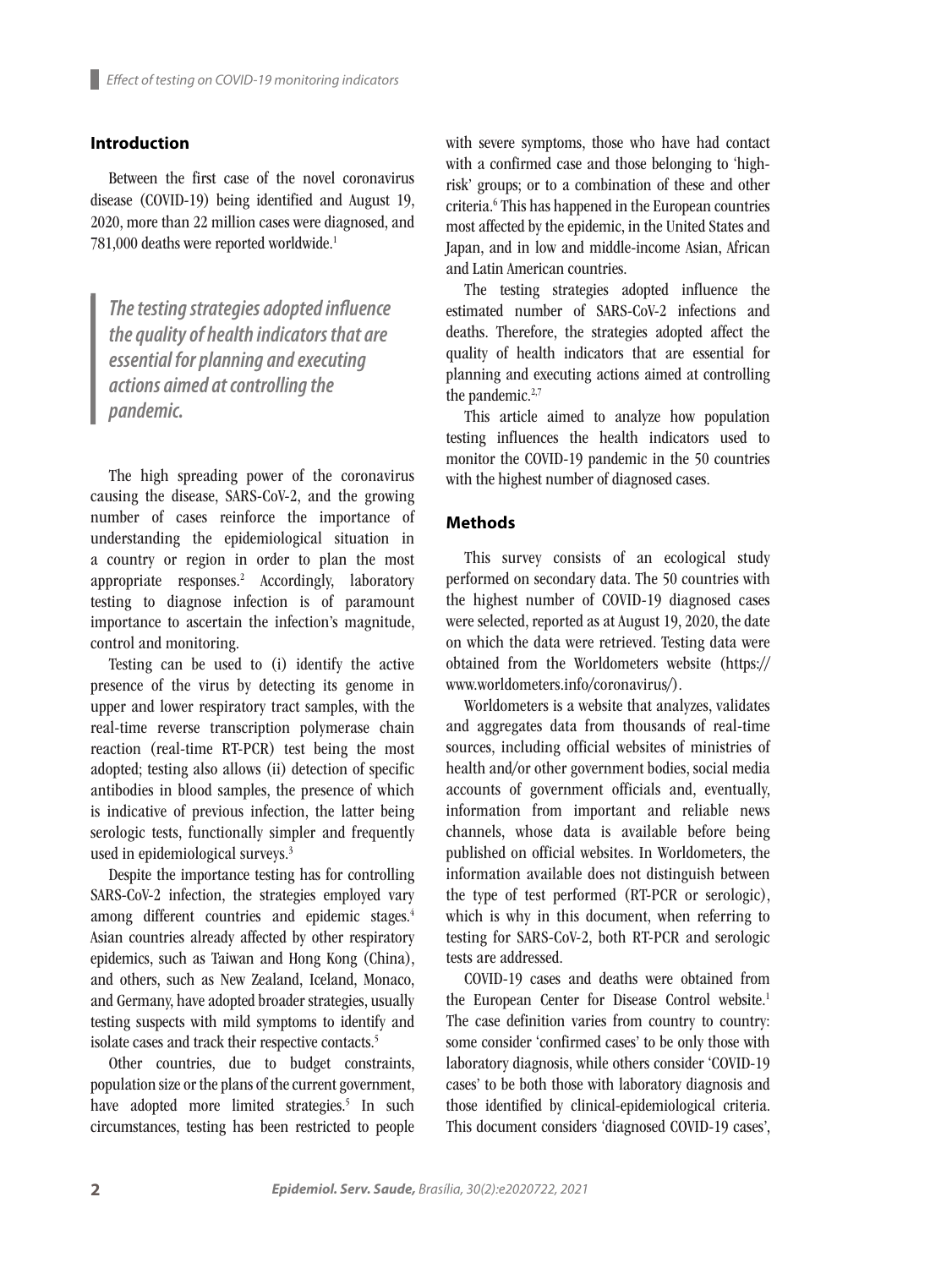regardless of the diagnostic criteria used. In turn, the 2019 population estimates were obtained from the World Bank ([https://data.worldbank.org/indicator/](https://data.worldbank.org/indicator/SP.POP.TOTL) [SP.POP.TOTL\)](https://data.worldbank.org/indicator/SP.POP.TOTL).

Based on these data, the following indicators were calculated:

- a) testing rate (number of tests performed, per one million inhabitants);
- b) cumulative incidence (number of diagnosed cases divided by local population, presented per one million inhabitants);
- c) mortality rate (number of deaths from the disease divided by the local population, presented per one million inhabitants);
- d) case fatality rate (number of deaths per number of registered cases, expressed as a percentage); and
- e) proportion of positive tests (number of positive tests per number of tests performed, expressed as a percentage).

Descriptive analyses and graphical representations (scatter diagrams) of cumulative incidence, mortality rate, fatality rate and proportion of positive tests in relation to each country's testing rate were performed. For each scatter plot, a linear line representing the expected values of the indicator analyzed for the test rate is estimated. A 95% confidence interval (95% CI) is superimposed on this straight line and shown in gray. The linear or logarithmic scale used in the graphs was selected to permit a more accurate view of the trends.

The data did not show normal distribution (Shapiro-Wilk: p-value<0.001), which is why Spearman's correlation coefficient was used to evaluate the correlations between the number of tests and the selected health indicators (cumulative incidence, mortality rate, fatality rate and proportion of positive tests). The data were processed and analyzed by the ggplot2<sup>8</sup> statistical package in R version  $4.0.1$ <sup>5</sup>

#### **Results**

Figure 1 shows how many tests were performed per one million inhabitants. A first group of countries that performed more than 100,000 tests per one million inhabitants was comprised, for the most part, of countries in Western Europe, countries in Asia with high gross domestic product (GDP) *per capita*, Canada, the United States and Chile. The United Arab Emirates and Bahrain stood out in this group, for presenting test coefficients much higher than the others, above



**Figure 1 – Number of SARS-CoV-2 diagnostic tests per one million inhab. in the 50 countries with the highest COVID-19 case numbers, as at August 19, 2020**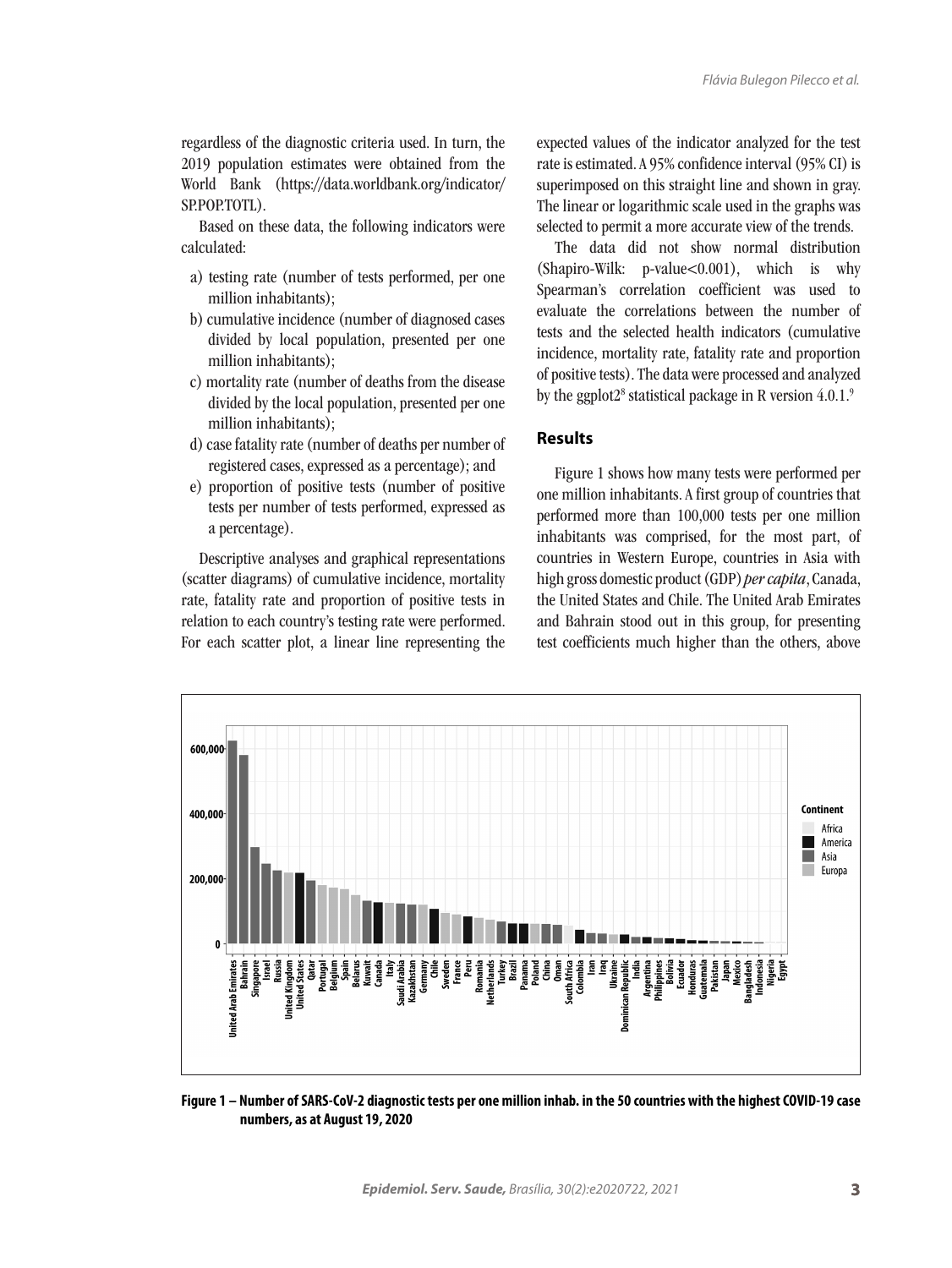550,000 tests per one million inhabitants. Sweden, France, Holland, Turkey, Romania, Poland, Brazil, Peru, Panama, China, Oman and South Africa were distributed in an intermediate block, between 100 and 50,000 tests per one million inhabitants. Those with the lowest number of tests performed, i.e., less than 50,000 tests per one million inhabitants, are the majority of Latin American countries, Asian countries with lower GDP *per capita* and Japan, besides Nigeria and Egypt.

Figure 2A shows that cumulative incidence increased with the number of tests performed per one million inhabitants. ( $\rho xy = 0.558$ ), while Figure 2B shows the low correlation between mortality and the number of tests performed per one million inhabitants. ( $\rho$ xy = 0.253). Most Latin American countries had higher than expected cumulative incidence and mortality rates, according to their testing rates. As for the European countries studied, their cumulative incidence rates were close to expected for countries with the corresponding testing rate; their mortality rate, however, was higher than expected, in general. Most Asian countries that were evaluated, constituting the group with the highest levels of COVID-19 testing, had cumulative incidence rates close to expected, but mortality rates lower than that of other nations with the same test rates.

Figure 2C shows that there was no correlation between the fatality rate and testing per one million inhab. ( $\rho xy = -0.057$ ). European countries such as France, Italy, Belgium, Netherlands and United Kingdom, and Mexico, in North America, stood out for having much higher-than-expected fatality rates, according to their testing rates.

Lastly, in Figure 2D, it is possible to observe the decrease in the proportion of positive tests as the number of tests performed increased ( $\rho xy = -0.626$ ). Countries like Egypt, Bolivia and Mexico presented a high proportion of positive tests. In Brazil, the proportion was 24.5% for the period studied.

### **Discussion**

The results of this study indicate that the testing rate varied immensely among the 50 countries with the highest number of diagnosed cases. There were countries that performed more than 550,000 tests per one million inhabitants, such as the United Arab

Emirates and Bahrain, and others that performed less than 1,350 tests per one million inhabitants, such as Egypt. The findings show that some epidemiological indicators, such as cumulative incidence and positive test proportion, are correlated to the number of tests performed for diagnosis of infection, whereas the mortality and fatality rates showed low correlation with this indicator.

Some countries, among the 50 observed, reported low population testing rates. These are low and middle-income countries, located in Latin America, Asia and Africa, where the epidemic started more recently, when compared to European countries. The exception was Japan. The low number of tests performed per one million inhabitants in these countries may be related to resource prioritization, directed only towards severe cases, as occurs in Mexico, $^{10}$  or to difficulty in expanding testing capacity, as occurs in Egypt<sup>11</sup> and Nigeria.<sup>12</sup>

On the other hand, countries that have already performed a number of tests corresponding to more than half their population, such as the United Arab Emirates and Bahrain, stand out. It is possible that previous experiences of these countries with the Middle East Respiratory Syndrome (MERS) left them better prepared to accommodate the demands generated by subsequent outbreaks of respiratory viruses such as SARS-CoV-2.13 However, the high testing rate did not prevent these countries from being among the 50 with the highest number of cases. This is possibly due to the lack of coupling extensive testing with non-pharmacological control measures, although the recent drop in the number of daily cases in these countries<sup>1</sup> may indicate that the more comprehensive testing employed contributes to the decline observed.

The data analyzed showed a moderate correlation between the testing rate and cumulative incidence. It is expected that as more tests are performed, more cases will be diagnosed. China seems to emerge as an exception to this pattern: despite having expanded its testing strategy, allowing RT-PCR to be performed even for people with low suspicion of COVID-19, an expressive low cumulative incidence rate was maintained, compared to other countries with the same testing rate. This behavior can be explained by the combination of the growing number of diagnostic tests performed and isolation of new cases.<sup>14</sup> This type of behavior has also been noticed in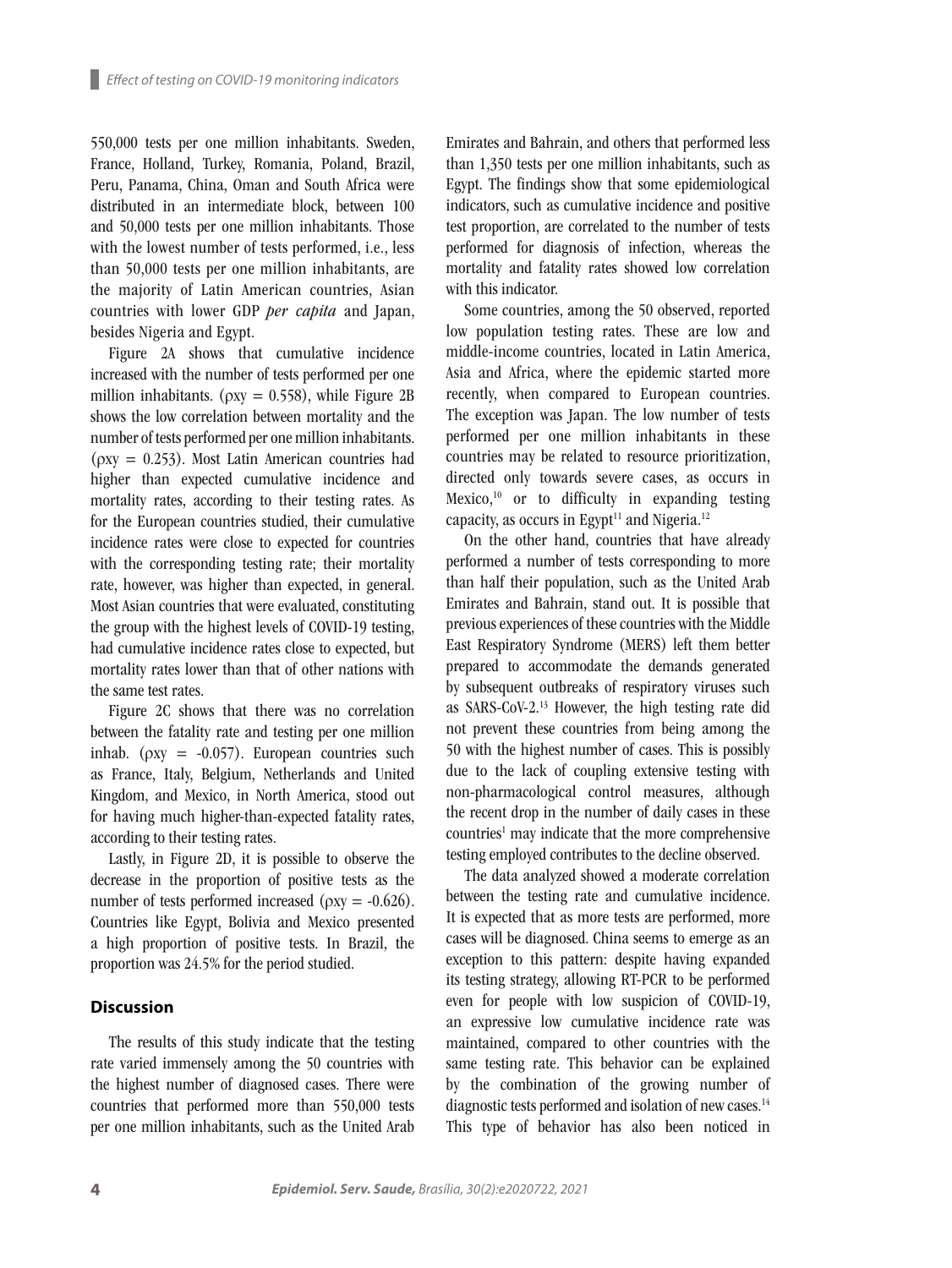countries that have been successful in combating the epidemic, despite not being among the 50 with the highest number of cases, such as New Zealand,<sup>15</sup> South Korea<sup>6</sup> and Iceland.<sup>16</sup> In the case of China, previous experiences with MERS and severe acute respiratory syndrome (SARS) may also have contributed to it having a pattern different from the others.<sup>14</sup> Moreover, it is important to consider that in February 2020, when China was reaching the highest number of daily cases to date, the diagnostic tests developed were submitted to emergency approval procedures. This may have impacted on a considerable percentage of false negative results, which may also explain, albeit partially, China's lower cumulative incidence.<sup>14,17</sup>

The mortality rate was positively correlated with testing, as was cumulative incidence, although with less magnitude. Some European countries, where cumulative incidence was within expectations, presented COVID-19 mortality rates above those of countries with equivalent test rates. Several factors could contribute to this result, such as older age of the population and therefore the presence of comorbidities.18,19 Higher mortality in Western European countries may also be related to better investigation of deaths than of cases.20 Moreover, a change in the criteria for defining death or the difficulty in attesting to death from COVID-19 can interfere with these estimates. An example of this possibility lies in Italy, where researchers have reported difficulty in differentiating deaths directly caused by SARS-CoV-2 from deaths due to other causes, in individuals only infected with the virus. This fact is attributed to the presence of significant comorbidities in the vast majority of those diagnosed with COVID-19 who died: 98.8% had at least one comorbidity; and  $48.6\%$ , three or more.<sup>21</sup>

However, when comparing mortality rates, other factors must be considered, such as the moment in the epidemic. It can be noticed that countries with wider testing, such as China and Singapore, have mortality rates comparable to those of Nigeria, which came in second place among countries that tested less among the 50 with the highest number of cases assessed in this study. A low mortality rate does not necessarily reflect success in controlling the pandemic.<sup>22</sup>

Case fatality rate had low correlation with testing. If both cases (including asymptomatic cases) and deaths were adequately identified, COVID-19 fatality would be expected to be close to 1%;<sup>23</sup> with few exceptions, the vast majority of countries reported a rate above this value. In some European countries such as France, Italy, the United Kingdom, Belgium and the Netherlands, as well as Mexico, this indicator is above 10%.

Fatality is influenced by demographic structure (countries with a higher proportion of elderly tend to present higher case fatality rate) and by national health system organization. A Public Health system that is better prepared to identify and isolate cases and treat those in need, will account for lower case fatality rate. Also, countries that identify deaths better than cases tend to present higher case fatality rate.<sup>20</sup> In relation to this indicator, Brazil is close to the expected given its testing rate. In view of the country's current scenario, it is possible to assume that the Brazilian result comes from widespread underreporting of both deaths and cases of SARS-CoV-2 infection.

Regarding the positive result test proportion, it was found that the higher the test rate, the lower this proportion. Some countries, such as Egypt, Mexico and Bolivia, showed a high positive test proportion, above 40%, indicating that only the most severe patients are tested, namely those seeking outpatient or hospital medical assistance. In addition, a high positive test proportion indicates that a country is not able to measure the actual extent of virus spread in its territory.<sup>24</sup>

The The World Health Organization (WHO) recommends: for a country to start relaxing quarantine and social distancing, the positive test rate should be 5% at the most for no less than  $14$  days.<sup>24</sup> Latin American countries seem far from meeting this goal, since all of them have a positive test proportion of around 20% or more. Examples of this are Mexico and Brazil, which face similar problems, starting from the federal government's refusal to recognize the pandemic as a Public Health problem, and therefore not tackling it through health policies, coordinated across ministries, jointly with their federative units.<sup>25,26</sup> Both countries test only serious cases, despite Brazil's slowly increasing testing rate: 64,593 tests per one million inhabitants when this report was concluded. Mexico (9,281 tests per one million inhabitants) continues to be one of the countries that least tests among the 50 with the highest number of diagnosed cases.22 Even in a testing scenario that falls short of what is necessary, and where there is a high percentage of positive tests - Mexico (43.9%) and Brazil (24.5%)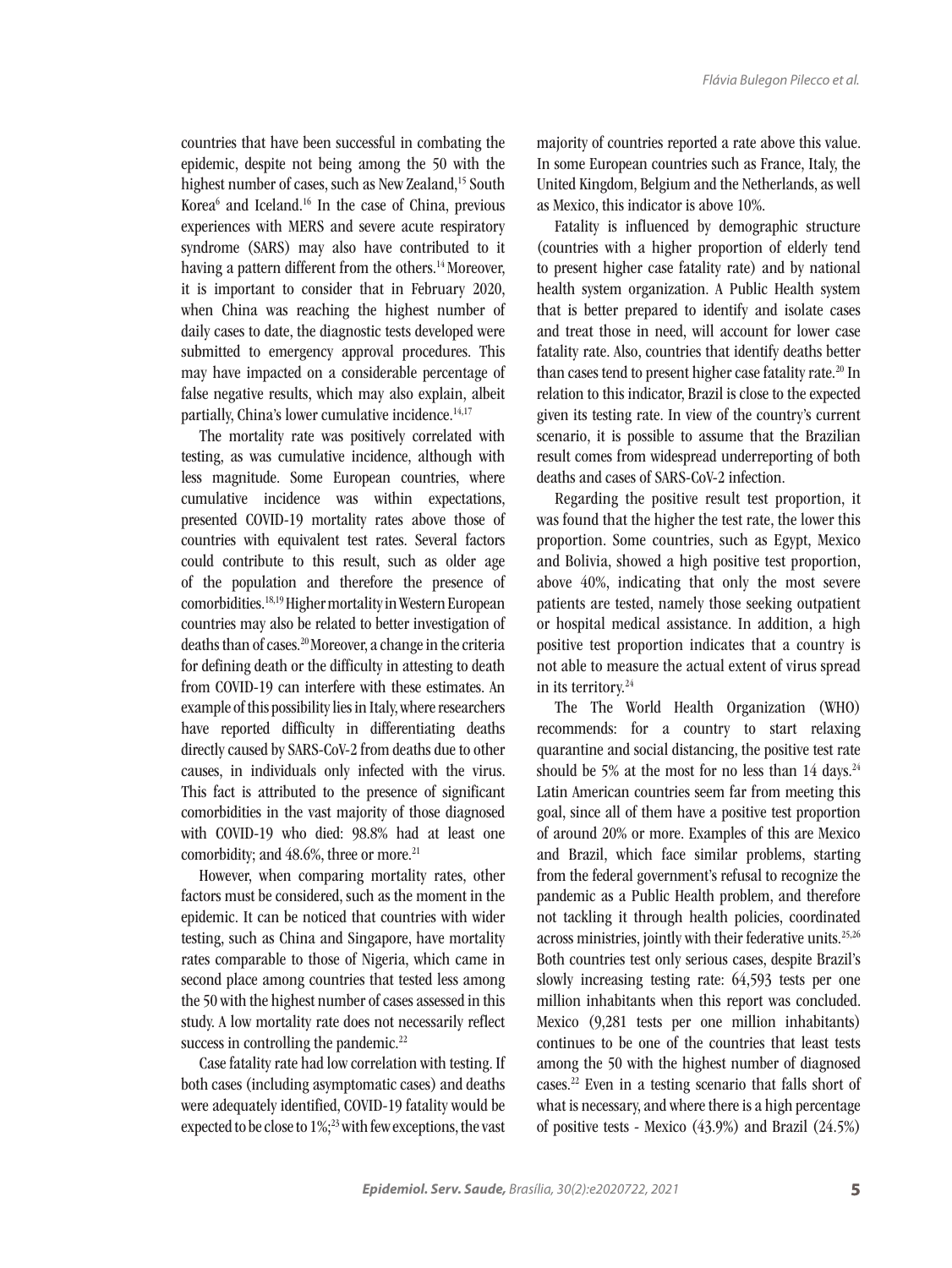



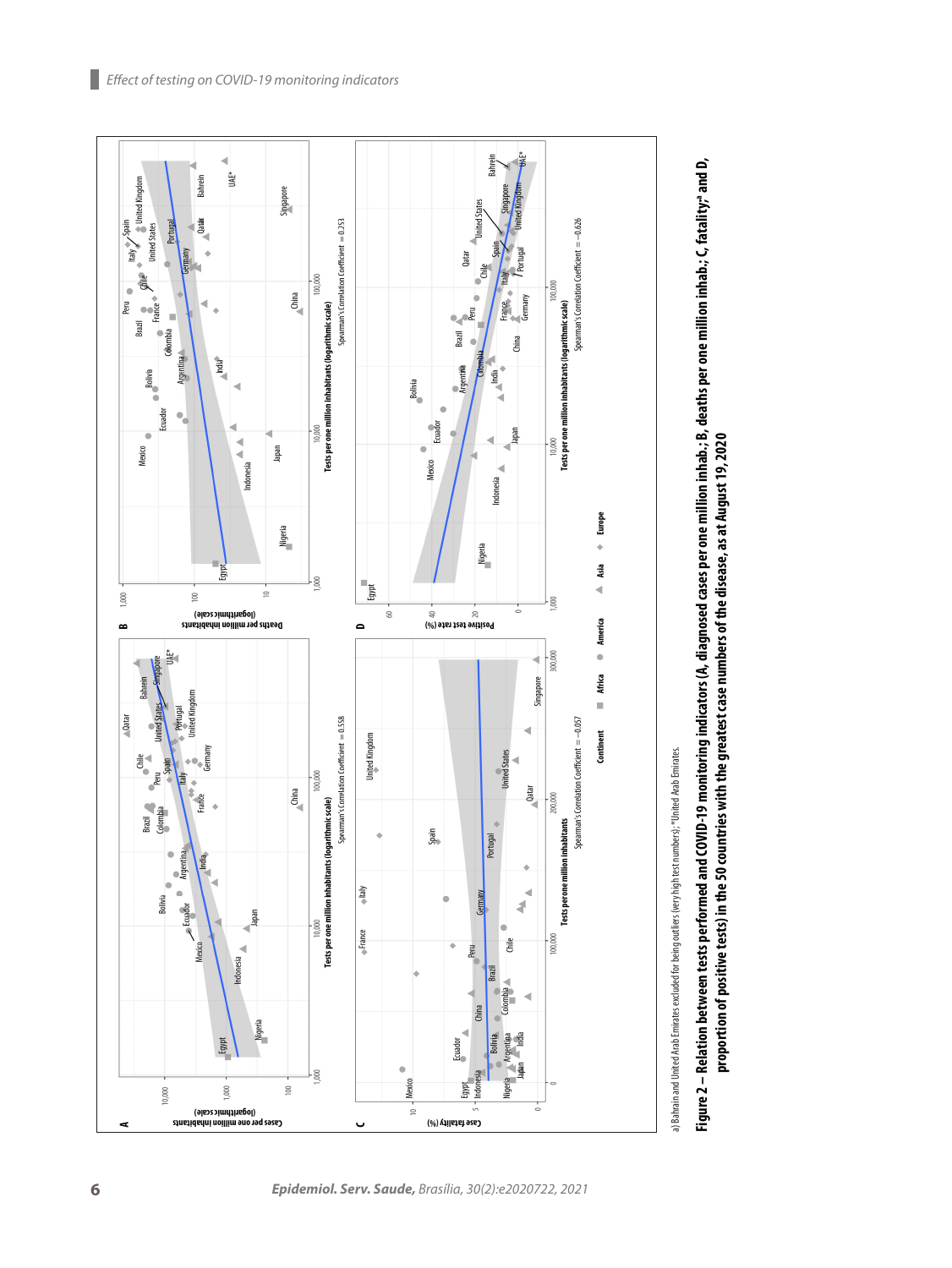- both countries have adopted measures to gradually reopen the economy that are not supported by epidemiological data or WHO recommendations.<sup>24</sup> This deficient testing, verified in other Latin American nations as well, combined with prioritizing laboratory diagnosis for the severely symptomatic, may explain the higher than expected cumulative incidence and mortality rates when compared to other countries with a similar testing rate.

A low testing rate is one of the factors that can result in an underestimated number of infected people and therefore lower quality health indicators.<sup>2,7</sup> Studies have shown that the mortality rate would be a more reliable indicator compared to incidence and case fatality, $7.27$  since the number of SARS-CoV-2 infection cases are generally more underestimated than the number of deaths from COVID-19.20

Adequate testing, which includes mild symptomatic and asymptomatic individuals, is crucial for the accurate and valid assessment of health indicators. A prediction study on data from 42 countries published in early April 2020 showed that a 10% increase in SARS-CoV-2 testing would lead to an increase of approximately 9% in the number of new cases, and a 9% reduction in case fatality rate.28 Using graph analysis, another study found that the testing strategy conducted in Italy identified a significant portion of the difference between case fatality rate in that country and others, such as China.29 The supposed shift from a narrower testing policy (which favors people with severe symptoms, prior contact with a confirmed case, belonging to a 'high-risk' group; or the combination of these and other criteria) $6$  to one with broader criteria and mass population testing, would result in greater detection of SARS-CoV-2 infected people, directly impacting better quality of health indicators. This change, moreover, would culminate in higher COVID-19 incidence and mortality.

The important role played by epidemiological surveillance in relation to the quality of COVID-19 indicators is worth stressing, as it is essential to obtain accurate information and draw a real picture of the health problem, as well as actions and interventions needed to address and solve it. Epidemiological surveillance is especially capable of assisting in COVID-19 case identification, through surveillance of the contacts of diagnosed and suspected cases, active surveillance at the Primary Care level of the Brazilian National Health System (SUS) and awareness as to the importance of prompt and correct case notification by professionals engaged in fighting the pandemic. As such, the quality of health indicators is also influenced - strongly - by epidemiological surveillance actions, essential for Public Health.30

Although this study presents important considerations on the impact of laboratory testing on the COVID-19 pandemic follow-up indicators, it has some limitations. The first is the quality of the available data, which do not distinguish the type of test performed (RT-PCR or serologic test). Some countries administer both tests for different purposes: whereas RT-PCR is employed to diagnose active infections, serologic tests are used to monitor past infections. However, it is not possible to guarantee whether these tests have been used adequately. The study's second limitation is the difficulty in comparing data from countries that adopt different testing strategies, with greater or lesser involvement of serologic tests in the total of confirmed cases. Since SARS-CoV-2 is an emerging infectious agent and the available assays are not yet fully accurate for diagnosing infection, the consistency of laboratory results can be poor, which limits the conclusions than can be drawn. A third limitation of the study is that even very broad testing strategies, such as those adopted in some Asian countries, do not test the entire population. Given that a significant proportion of those infected develop subclinical infection, all indicators presented may be underestimated (cumulative incidence) or overestimated (mortality and case fatality rates). As the fourth and last limitation to consider, it must be taken into account that cases do not reflect solely those diagnosed by laboratory tests. Some countries have adopted clinical-epidemiological criteria in their case definition, which can further obscure the results found.

Despite the heterogeneity identified in the population testing rate and inconsistencies in the data, the survey results indicate that the vast majority of countries do not test sufficiently to ensure the quality of health indicators relative to COVID-19 and enable the planning of a safe return to normal social life throughout and after the pandemic. Low testing rates can result in underestimating the number of SARS-CoV-2 infected individuals and COVID-19 deaths. Health care managers need to be aware of how infection testing and surveillance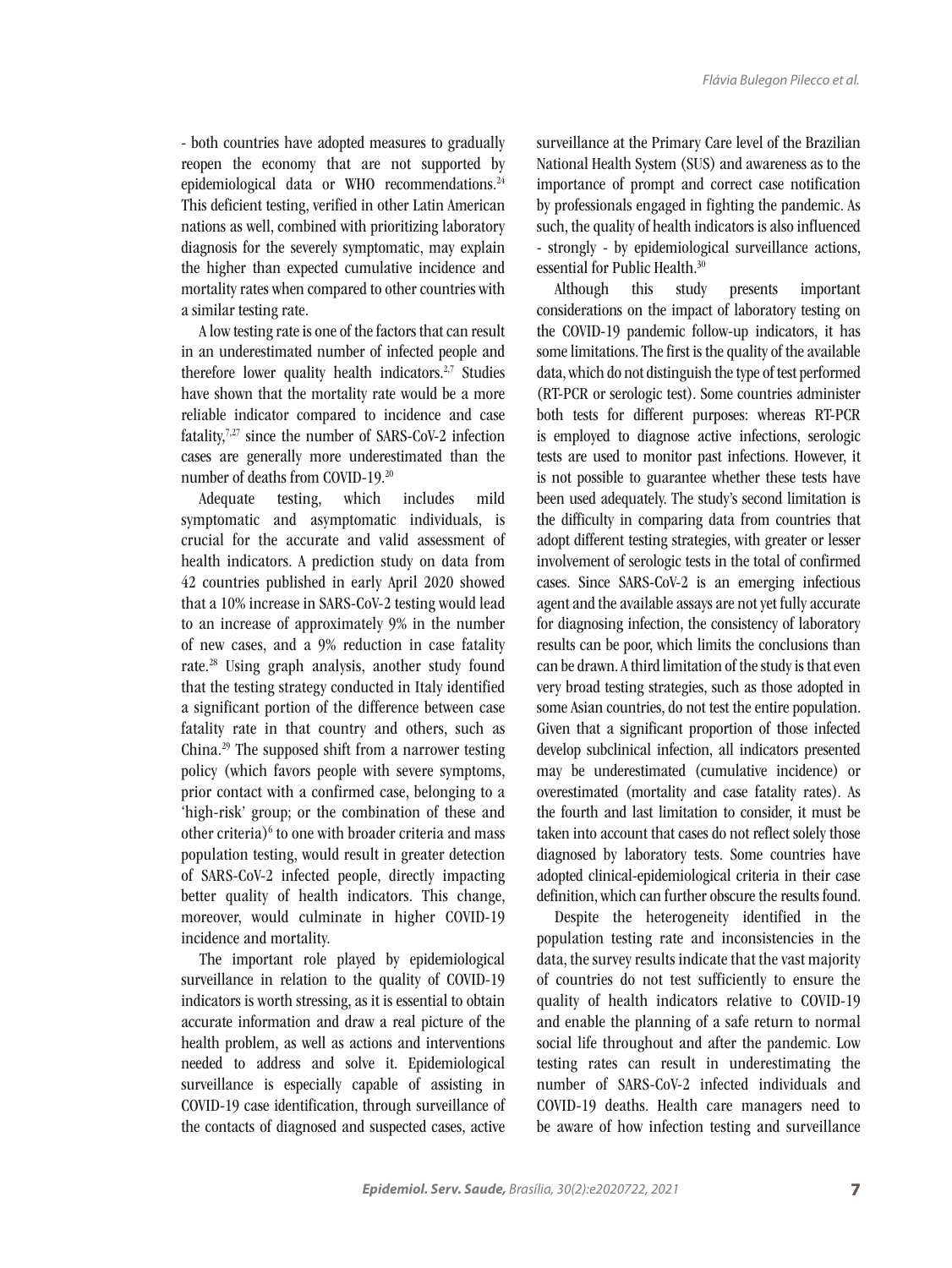are reflected in the quality of health indicators and their impact on health action planning. It is therefore necessary to provide more testing for the population in order to adequately monitor the epidemic's extent. Only through reliable data will economic reopening policies be responsibly and safely planned for society, thus reducing the odds of new virus transmission waves and spread of the disease.

The conclusion is that the availability of more tests for the population is, on its own, insufficient to improve the quality of health indicators. This strategy must be supported by other measures, such as isolation of diagnosed cases and tracing their respective contacts. To achieve this, it is important that SUS Primary Care and Health Surveillance be well structured. Countries such as Brazil, served by a highly capillary health system, can make use of existing network and its Family Health Strategy, for following-up on COVID-19 cases and mapping their recent contacts.

#### **Acknowledgment**

To *'Rede CoVida - Ciência, Informação e Solidariedade'* ['CoVida Network - Science, Information and Solidariety'], for facilitating the meeting between the authors and the opportunity for rich discussions that led to this study being idealized, as well as their suggestions, which contributed to the improvement of several aspects of this article.

#### **Authors' contributions**

Pilecco FB, Coelho CG and Fernandes QHRF participated in the data analysis and interpretation and drafting of the manuscript. Silveira IH, Pescarini JM, Ortelan N, Gabrielli L, Aquino EML and Barreto ML participated in the relevant critical review of the manuscript's intellectual content. All authors contributed to the concept and design of the study, and approved the final version of this manuscript, declaring themselves to be responsible for all aspects thereof.

#### **References**

- 1. Centro Europeu de Prevenção e Controle de Doenças. COVID-19 pandemic [Internet]. Solna: Centro Europeu de Prevenção e Controle de Doenças; 2020 [cited 2020 Aug 20]. Available from: [https://](https://www.ecdc.europa.eu/en/covid-19-pandemic) [www.ecdc.europa.eu/en/covid-19-pandemic](https://www.ecdc.europa.eu/en/covid-19-pandemic)
- 2. Lachmann A, Jagodnik KM, Giorgi FM, Ray F. Correcting under-reported COVID-19 case numbers: estimating the true scale of the pandemic. medRxiv [Internet]. 2020 Apr [cited 2020 Jun 8]. Available from: <https://doi.org/10.1101/2020.03.14.20036178>
- 3. Tang Y-W, Schmitz JE, Persing DH, Stratton CW. Laboratory diagnosis of COVID-19: current issues and challenges. J Clin Microbiol [Internet]. 2020 [cited 2020 Jun 16];58(6):e00512-20. Available from: <https://jcm.asm.org/content/58/6/e00512-20>
- 4. Red Argentina Pública de Evaluación de Tecnologías Sanitarias. Diferentes tipos de tests y estrategias diagnósticas en el contexto de pandemia por COVID-19 [Internet]. [S.l.]: Red Argentina Pública de Evaluación de Tecnologías Sanitarias; 2020 [citado 2020 jun 8]. Disponível em: [http://www.femeba.org.](http://www.femeba.org.ar/documentos/download/4792-diferentes-tipos-de-tests-y-estrategias-diagnosticas-en-el-contexto-de-pandemia-por-covid-19-redarets-04-2020.pdf)

[ar/documentos/download/4792-diferentes-tipos](http://www.femeba.org.ar/documentos/download/4792-diferentes-tipos-de-tests-y-estrategias-diagnosticas-en-el-contexto-de-pandemia-por-covid-19-redarets-04-2020.pdf)[de-tests-y-estrategias-diagnosticas-en-el-contexto](http://www.femeba.org.ar/documentos/download/4792-diferentes-tipos-de-tests-y-estrategias-diagnosticas-en-el-contexto-de-pandemia-por-covid-19-redarets-04-2020.pdf)[de-pandemia-por-covid-19-redarets-04-2020.pdf](http://www.femeba.org.ar/documentos/download/4792-diferentes-tipos-de-tests-y-estrategias-diagnosticas-en-el-contexto-de-pandemia-por-covid-19-redarets-04-2020.pdf)

- 5. Cohen J, Kupferschmidt K. Countries test tactics in 'war' against COVID-19. Science [Internet]. 2020 Mar [cited 2020 Jun 8];367(6484):1287- 8. Available from: [https://www.sciencemag.org/](https://www.sciencemag.org/lookup/doi/10.1126/science.367.6484.1287) [lookup/doi/10.1126/science.367.6484.1287](https://www.sciencemag.org/lookup/doi/10.1126/science.367.6484.1287)
- 6. Richterich P. Severe underestimation of COVID-19 case numbers: effect of epidemic growth rate and test restrictions. medRxiv [Internet]. 2020 Apr [cited 2020 Jun 8]. Available from: [http://medrxiv.](http://medrxiv.org/lookup/doi/10.1101/2020.04.13.20064220) [org/lookup/doi/10.1101/2020.04.13.20064220](http://medrxiv.org/lookup/doi/10.1101/2020.04.13.20064220)
- 7. Rajgor DD, Lee MH, Archuleta S, Bagdasarian N, Quek SC. The many estimates of the COVID-19 case fatality rate. Lancet Infect Dis [Internet]. 2020 Jul [cited 2020 Jun 8]:20(7):776-7. Available from: [https://doi.org/10.1016/S1473-3099\(20\)30244-9](https://doi.org/10.1016/S1473-3099(20)30244-9)
- 8. Wickham H. ggplot2: elegant graphics for data analysis. 2nd ed. Cham: Springer; 2016.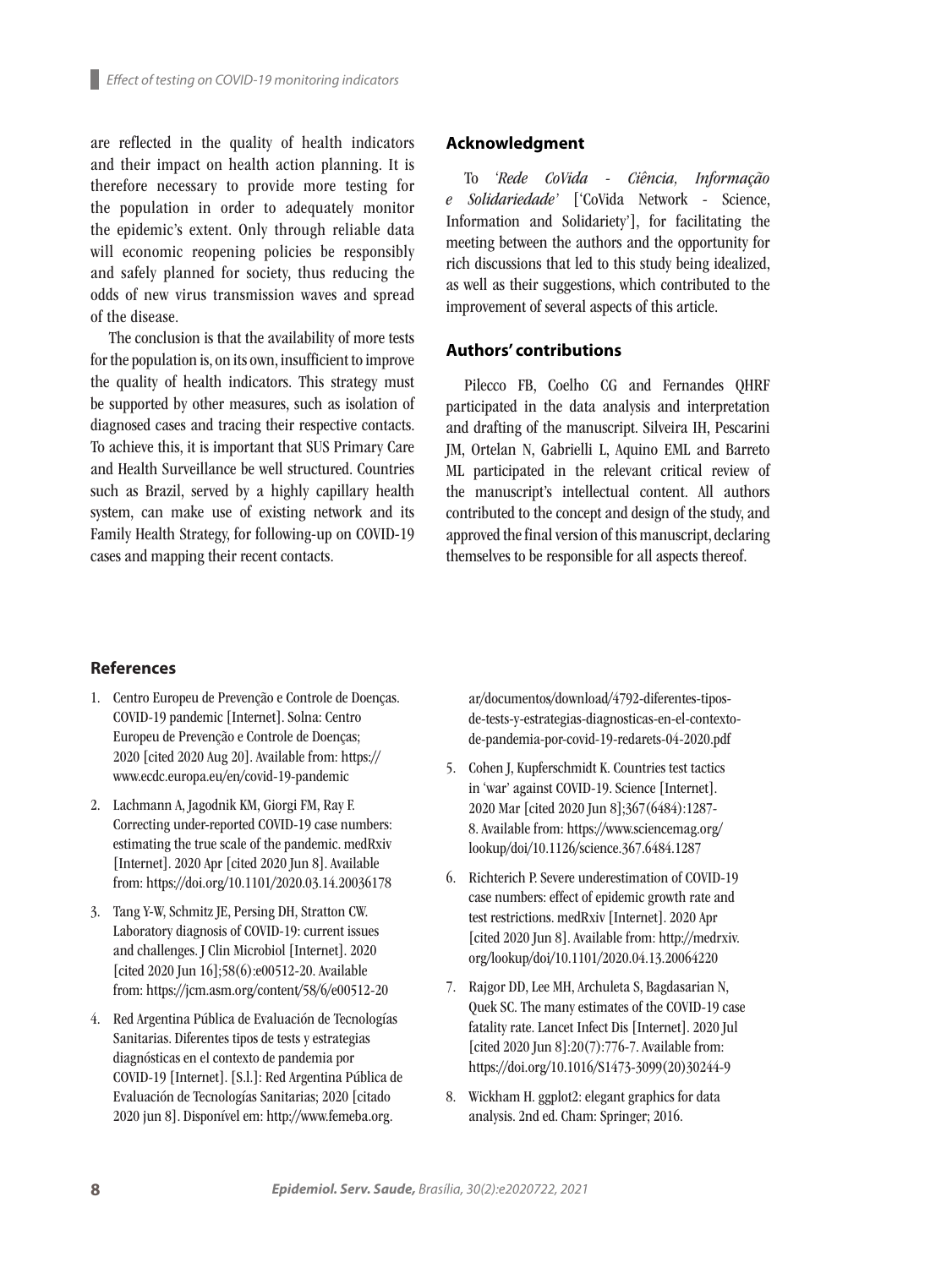- 9. R Core Team. R: A language and environment for statistical computing [Internet]. Vienna, Austria: R Foundation for Statistical Computing; 2020 [cited 2020 Dec 8]. Available from: <https://www.R-project.org/>
- 10. Martínez-Anaya C, Ramos-Cervantes P, Vidaltamayo R. Coronavirus, diagnóstico y estrategias epidemiológicas contra COVID-19 en México. Educación Química [Internet]. 2020 [citado 2020 jun 8];31(2):12-22. Disponível em: [http://dx.doi.](http://dx.doi.org/10.22201/fq.18708404e.2020.2.75378) [org/10.22201/fq.18708404e.2020.2.75378](http://dx.doi.org/10.22201/fq.18708404e.2020.2.75378)
- 11. Organização Mundial de Saúde OMS. WHO delegation concludes COVID-19 technical mission to Egypt [Internet]. Cairo: Organização Mundial de Saúde Escritório Regional para o Mediterrâneo Oriental; 2020 [citado 2020 jun 15]. Available from: [http://](http://www.emro.who.int/media/news/who-delegation-concludes-covid-19-technical-mission-to-egypt.html) [www.emro.who.int/media/news/who-delegation](http://www.emro.who.int/media/news/who-delegation-concludes-covid-19-technical-mission-to-egypt.html)[concludes-covid-19-technical-mission-to-egypt.html](http://www.emro.who.int/media/news/who-delegation-concludes-covid-19-technical-mission-to-egypt.html)
- 12. Onyeaghala AA, Olajide I. Managing COVID-19 outbreak in Nigeria: matters arising. Clin Chem Lab Med [Internet]. 2020 Jul [cited 2020 Jul 21];58(10):1645-50. Available from: <https://doi.org/10.1515/cclm-2020-0748>
- 13. Shammah A, Budoor H, Suad M, Alahmadi, Richard K, Maha S, et al. Middle east respiratory syndrome corona virus (MERS-CoV): levels of knowledge and Awareness in Bahrain. KLS [Internet]. 2018 Oct [cited 2020 Aug 24];4(6):98. Available from:<https://doi.org/10.18502/kls.v4i6.3094>
- 14. Organização Mundial de Saúde OMS. Report of the WHO-China joint mission on coronavirus disease 2019 (COVID-19) [Internet]. Genebra: Organização Mundial de Saúde; 2020 [cited 2020 Jun 15]. Available from: [https://www.who.int/docs/default-source/coronaviruse/](https://www.who.int/docs/default-source/coronaviruse/who-china-joint-mission-on-covid-19-final-report.pdf) [who-china-joint-mission-on-covid-19-final-report.pdf](https://www.who.int/docs/default-source/coronaviruse/who-china-joint-mission-on-covid-19-final-report.pdf)
- 15. Cousins S. New Zealand eliminates COVID-19. Lancet [Internet]. 2020 May [cited 2020 Jun 15];395(10235):1474. Available from: [https://](https://doi.org/10.1016/S0140-6736(20)31097-7) [doi.org/10.1016/S0140-6736\(20\)31097-7](https://doi.org/10.1016/S0140-6736(20)31097-7)
- 16. Gudbjartsson DF, Helgason A, Jonsson H, Magnusson OT, Melsted P, Norddahl GL, et al. Spread of SARS-CoV-2 in the Icelandic population. N Engl J Med [Internet]. 2020 Jun [cited 2020 Aug 24];382(24):2302-15. Available from: [http://](http://www.nejm.org/doi/10.1056/NEJMoa2006100) [www.nejm.org/doi/10.1056/NEJMoa2006100](http://www.nejm.org/doi/10.1056/NEJMoa2006100)
- 17. Wang Y, Kang H, Liu X, Tong Z. Combination of RT-qPCR testing and clinical features for diagnosis of COVID-19 facilitates management of SARS-CoV-2 outbreak. J Med Virol [Internet]. 2020

Feb [cited 2020 Oct 19];92(6):538-9. Available from: <https://doi.org/10.1002/jmv.25721>

- 18. Promislow DEL. A geroscience perspective on COVID-19 mortality. J Gerontol [Internet]. 2020 Apr [cited 2020 Jul 22];75(9):e30-3. Available from: <https://doi.org/10.1093/gerona/glaa094>
- 19. Yang J, Zheng Y, Gou X, Pu K, Chen Z, Guo Q, et al. Prevalence of comorbidities and its effects in patients infected with SARS-CoV-2: a systematic review and meta-analysis. Int J Infect Dis [Internet]. 2020 Mar [cited 2020 Jul 22];94:91-5. Available from: <https://doi.org/10.1016/j.ijid.2020.03.017>
- 20. Rudnicki WR, Piliszek R. Estimate of Covid-19 prevalence using imperfect data. medRxiv [Internet]. 2020 Apr [cited 2020 Jun 9]. Available from: <https://doi.org/10.1101/2020.04.14.20064840>
- 21. Boccia S, Ricciardi W, Ioannidis JPA. What other countries can learn from Italy during the COVID-19 pandemic. JAMA Intern Med [Internet]. 2020 Apr [cited 2020 Jun 8];180(7):927-8. Available from: [https://jamanetwork.com/journals/](https://jamanetwork.com/journals/jamainternalmedicine/fullarticle/2764369) [jamainternalmedicine/fullarticle/2764369](https://jamanetwork.com/journals/jamainternalmedicine/fullarticle/2764369)
- 22. Worldometers. COVID-19 Coronavirus pandemic [Internet]. [S.l.]: Worldometers; 2020 [cited 2020 Aug 19]. Available from: [https://](https://www.worldometers.info/coronavirus/) [www.worldometers.info/coronavirus/](https://www.worldometers.info/coronavirus/)
- 23. Moriarty LF, Plucinski MM, Marston BJ, Kurbatova EV, Knust B, Murray EL, et al. Public health responses to COVID-19 outbreaks on cruise ships — worldwide, February–March 2020. MMWR Morb Mortal Wkly Rep [Internet]. 2020 Mar [cited 2020 Jun 8];69(12):347-52. Available from: <http://dx.doi.org/10.15585/mmwr.mm6912e3>
- 24. Johns Hopkins Coronavirus Resource Center. Which U.S. States meet Recommended positivity levels? [Internet]. Baltimore: Johns Hopkins Coronavirus Resource Center; 2020 [cited 2020 Aug 19]. Available from: [https://](https://coronavirus.jhu.edu/testing/testing-positivity) [coronavirus.jhu.edu/testing/testing-positivity](https://coronavirus.jhu.edu/testing/testing-positivity)
- 25. Agren D. Mexican president López Obrador draws doctors' ire. Lancet [Internet]. 2020 May [cited 2020 Jul 16];395(10237):1601. Available from: [https://doi.org/10.1016/S0140-6736\(20\)31198-3](https://doi.org/10.1016/S0140-6736(20)31198-3)
- 26. The Lancet. COVID-19 in Brazil: "So what?" Lancet [Internet]. 2020 May [cited 2020 Aug 19];395(10235):1461. Available from: [https://](https://doi.org/10.1016/S0140-6736(20)31095-3) [doi.org/10.1016/S0140-6736\(20\)31095-3](https://doi.org/10.1016/S0140-6736(20)31095-3)